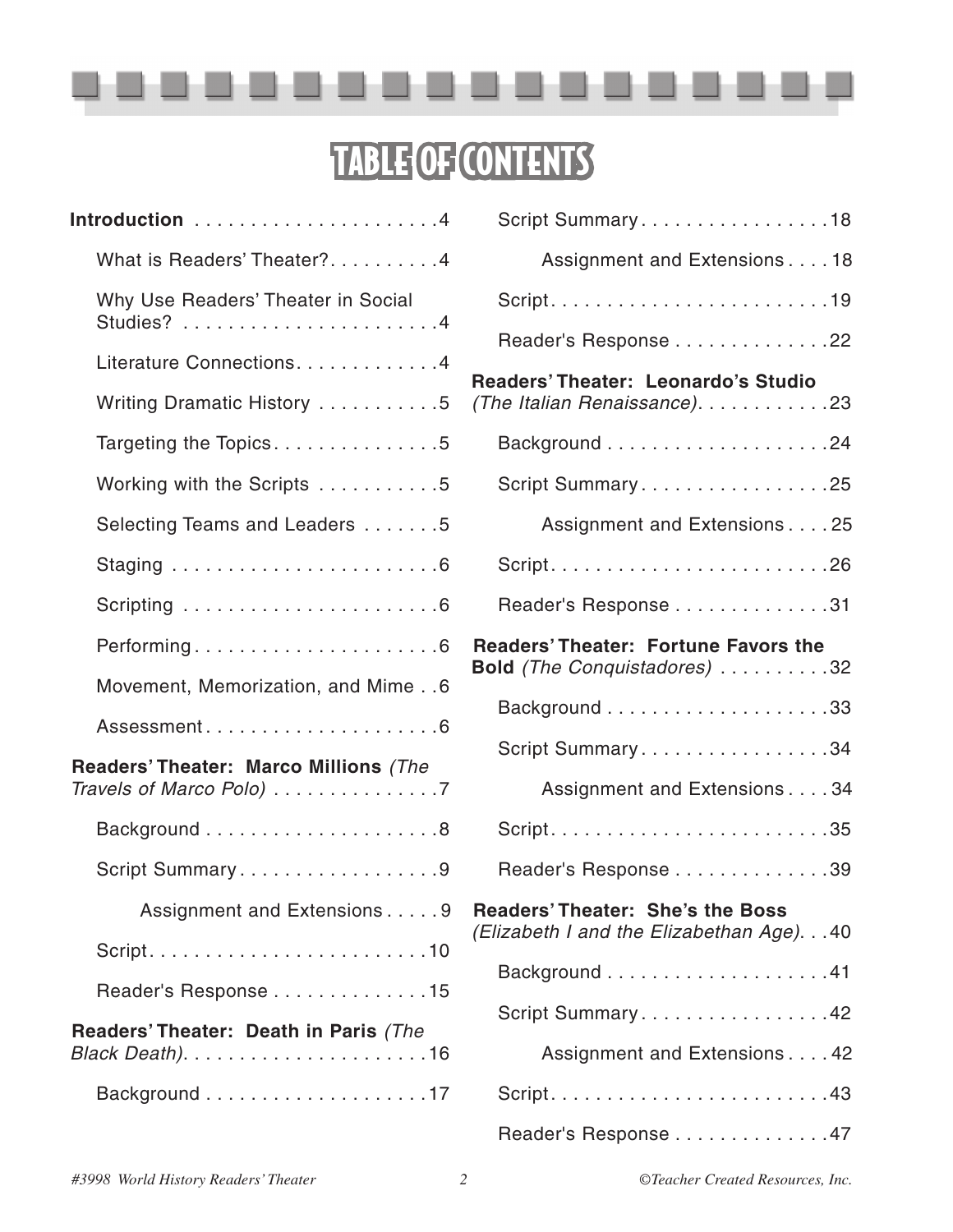

### TABLE OF CONTENTS

| <b>Readers' Theater: Newton's Apple</b><br>$(Isaac Newton) \ldots \ldots \ldots \ldots \ldots \ldots 48$ | Script Summary78                                                            |
|----------------------------------------------------------------------------------------------------------|-----------------------------------------------------------------------------|
|                                                                                                          | Assignment and Extensions 78                                                |
|                                                                                                          |                                                                             |
| Script Summary50                                                                                         | Reader's Response 84                                                        |
| Assignment and Extensions50                                                                              | <b>Readers' Theater: A Lasting Impression</b>                               |
|                                                                                                          | (The French Impressionists)85                                               |
| Reader's Response 57                                                                                     |                                                                             |
| <b>Readers' Theater: Three Times Around</b>                                                              | Script Summary87                                                            |
| the World (The Explorations of Captain                                                                   | Assignment and Extensions 87                                                |
|                                                                                                          |                                                                             |
| Script Summary60                                                                                         | Reader's Response 93                                                        |
| Assignment and Extensions 60                                                                             | <b>Readers' Theater: The Cossack Winked</b><br>(The Russian Revolution)94   |
|                                                                                                          |                                                                             |
| Reader's Response 66                                                                                     | Script Summary96                                                            |
| Readers' Theater: Death of a King<br>(The French Revolution)67                                           | Assignment and Extension96                                                  |
|                                                                                                          |                                                                             |
| Script Summary69                                                                                         | Reader's Response 103                                                       |
| Assignment and Extensions 69                                                                             | <b>Readers' Theater: Crystal Night</b><br>(Nazi Mobs Launch Holocaust). 105 |
|                                                                                                          |                                                                             |
| Reader's Response 75                                                                                     | Script Summary107                                                           |
| <b>Readers' Theater: The Great Balloon</b><br>Ride (The First Manned Flight). 76                         | Assignment and Extensions 107                                               |
|                                                                                                          | $Script. \ldots \ldots \ldots \ldots \ldots \ldots \ldots \ldots 108$       |
|                                                                                                          | Reader's Response 111                                                       |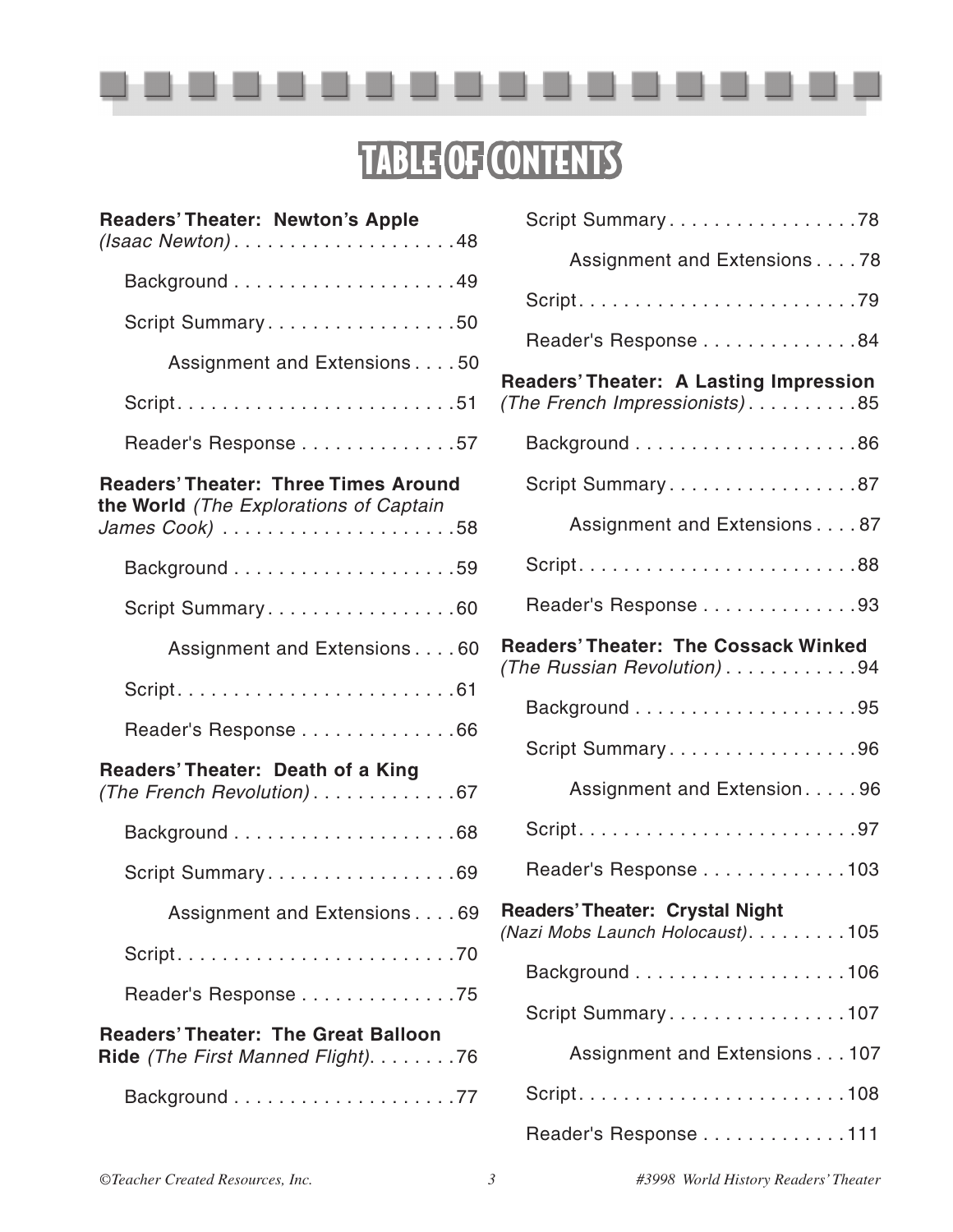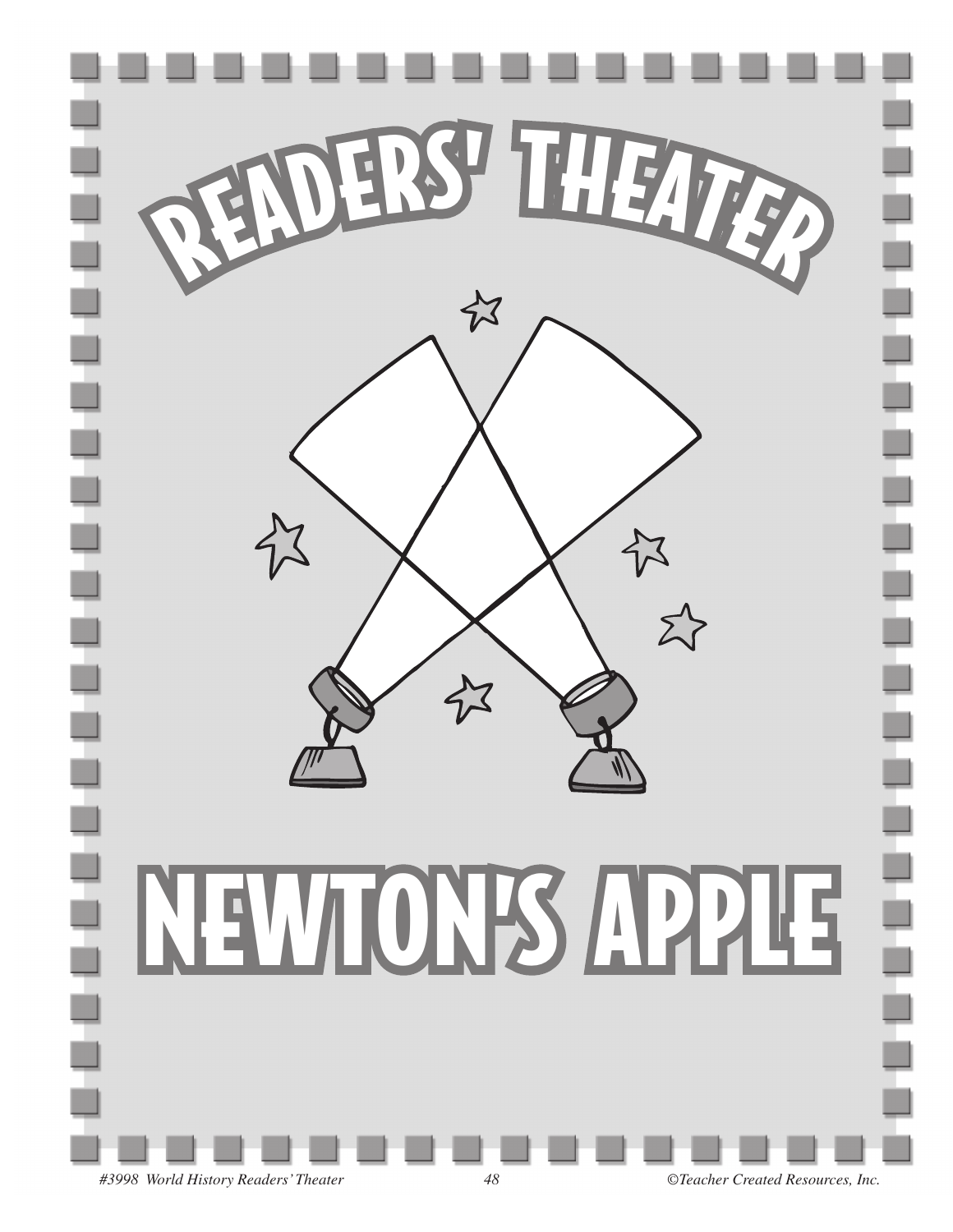

# BACKGROUND: NEWTON'S APPLE

### **Natural Philosophers**

An English poet wrote: "Nature and nature's laws lay hid in night: God said, 'Let Newton be!' And all was light!" It was not that simple, but Isaac Newton added immeasurably to the new scientific ideas in physics, astronomy, math, and other sciences which had sprung from the works of Galileo Galilei, Nicolas Copernicus, René Descartes, and other natural philosophers, the name given to scientists in the Age of Reason. These ideas about planets, physical laws, light, and many other features of the natural world would provide the scientific basis for the many inventions and discoveries of the Enlightenment Age in the 1700s.

### **Isaac Newton**

Isaac Newton was born on Christmas Day in 1642 after his father's death. His mother soon married a wealthy neighbor, but left Isaac in the care of his grandparents. He grew up feeling rejected and unloved. Isaac became a good student at the local grammar school mostly to spite a bully who picked on him. In his youth, Newton made many ingenious devices and toys. He was fascinated by the chemicals used by the druggist with whom he lived. He did make friends with the druggist's daughter, Catherine. His mother soon decided Isaac would make a poor farmer, and he went to Cambridge University at his uncle's suggestion.

Newton was a friendless student who paid for part of his expenses by serving wealthier students. He did demonstrate remarkable skill in mathematics. His greatest discoveries were made at home during the plague years when he worked out the universal law of gravitation and the inverse square law expressing the force of gravitation. He also codified the three laws of motion and did remarkable experiments with light. He worked out the principles of calculus that he called "fluxions."

Newton returned to Cambridge and was made a mathematics professor at the age of 26. He always had problems making and keeping friends and often quarreled with other scientists over credit for discoveries. He wrote one of the greatest science books ever written, *Mathematical Principles of Natural Philosophy*, in the 1680s. He did further studies in astronomy, wrote a book on light, invented the reflecting telescope, and tried to convert cheap metals into gold. Newton never married. He died at the age of 84 in 1727.



**Isaac Newton**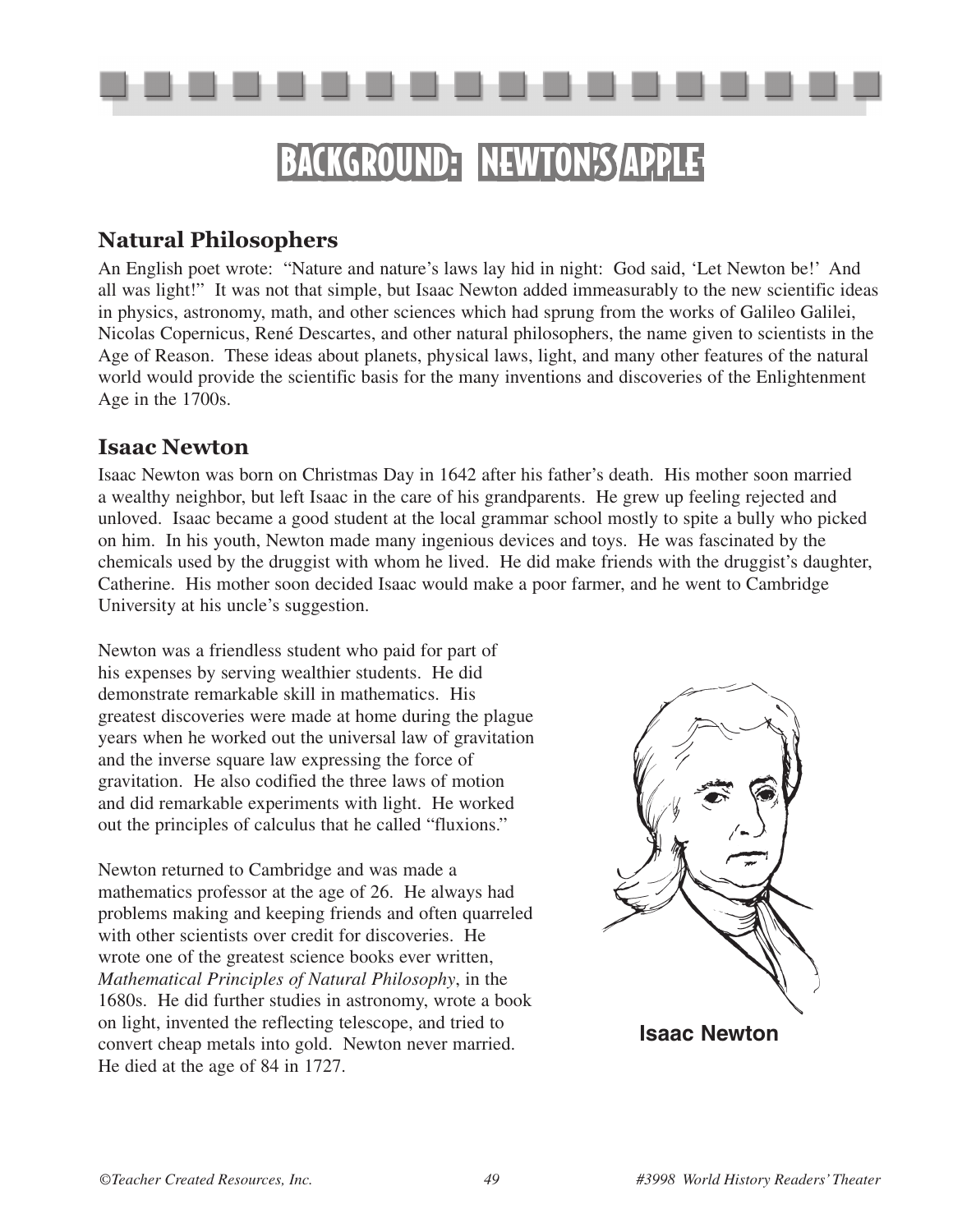# SCRIPT SUMMARY: NEWTON'S APPLE

The setting for this script is an English manor (large farm) during the years 1665 and 1666 when Isaac Newton has returned home to avoid the plague in London. It is a summer evening and three acquaintances—Catherine, John, and Edward—have come to visit. An apple falling from a tree grabs Isaac's attention, and he explains with great enthusiasm to the others how gravity works both on Earth and between the moon and Earth. He describes his discovery of the inverse square law. For example, if the moon were moved twice the distance from Earth, the gravitation pull would be only one-fourth as great.

Newton describes the laws of motion that he has been studying and how they affect things as simple as a moving apple or a ball hit by a stick. His discussion of light and his experiments with prisms interest and amuse his visitors. His visitors remind Isaac of some of his boyhood inventions, including a mouse-driven mill and burning kites flying in the night.

Edward is clearly the most interested in the science Isaac is trying to explain. John thinks he's somewhat odd, and Catherine wishes Isaac would pay more attention to her and a possible future as a simple farmer. The narrator concludes with some basic facts about Newton's career.

### **Assignment**

Read the readers' theater script "Newton's Apple." Prepare for the performances and share your interpretations of the scripts with the class.

### **Extensions: Writing and Literature**

• Write a script based on one of the events listed below or another one related to Isaac Newton, Galileo, Descartes, or other scientists of the time. Use the background section, biographies, textbooks, and Internet sources for help.

Newton's arguments with Robert Hooke or Gottfried von Leibniz over his discoveries

Newton's relationship with his young niece, Catherine Barton

Newton's work as warden of the mint

Queen Anne makes Newton a British knight.

 A scene from Newton's childhood dealing with his mother, his small inventions, his school days, or his fight with the bully

• Read *Isaac Newton* by Kathleen Krull. Use one episode or a chapter as the basis for a readers' theater script about a facet of Isaac Newton's life. After practicing your script, share your performance with the rest of the class.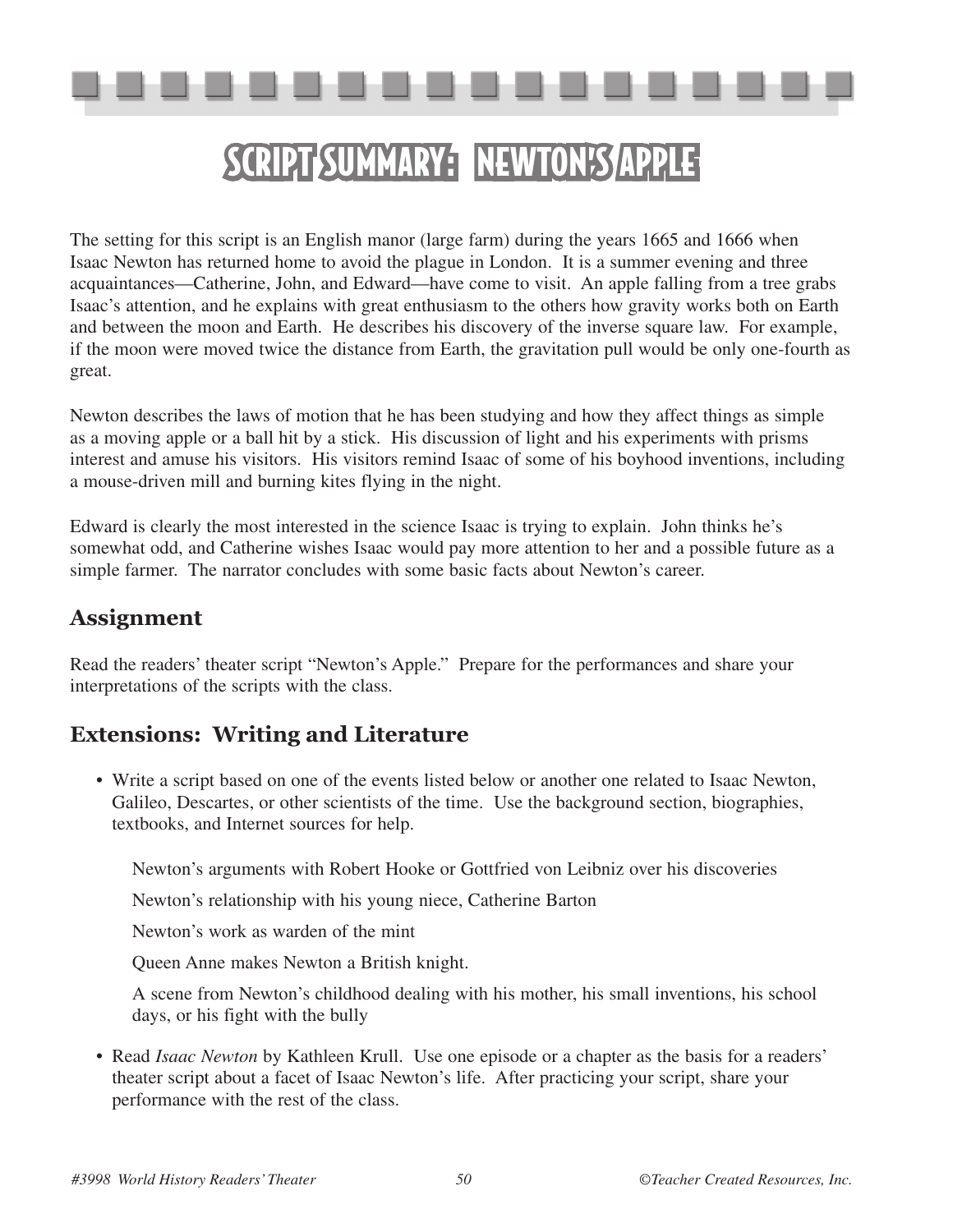

# SCRIPT: NEWTON'S APPLE

This script is set in a small English manor, a farm where Isaac Newton is doing some of the most extraordinary science investigations ever done in one place by one person. There are five speakers.

- **Narrator:** Twenty-two-year-old Isaac Newton has been sent home from Cambridge University in London, England, in the summer of 1665 because the bubonic plague has hit the city. As many people as possible, including all college students, have been sent away to reduce the number of potential deaths. Newton is sitting under an apple tree in the evening with a girl and two village acquaintances. An apple falls from the tree. He picks up the apple and looks at it and then at the moon.
- **Isaac:** An apple falls. It doesn't go back up. It always falls straight down toward Earth—toward the center of Earth. It doesn't fly off into space. It falls straight down.
- **John:** Did you think it should fall up—not down? Is that what you learned in your fancy college, Newton? You could have stayed right here at your mother's manor and figured that out.
- **Catherine:** Isaac, I don't know what you see in that college, anyway. I missed you here.
- **Isaac:** You see, Catherine, the apple is attracted to Earth. The rocks are attracted to Earth. Even the softest dirt and the lightest flower seed are attracted to Earth. If they weren't attracted, they would just float off into space. Even the moon is attracted to Earth. All of the heavenly bodies are attracted to Earth. Everything is attracted to Earth.

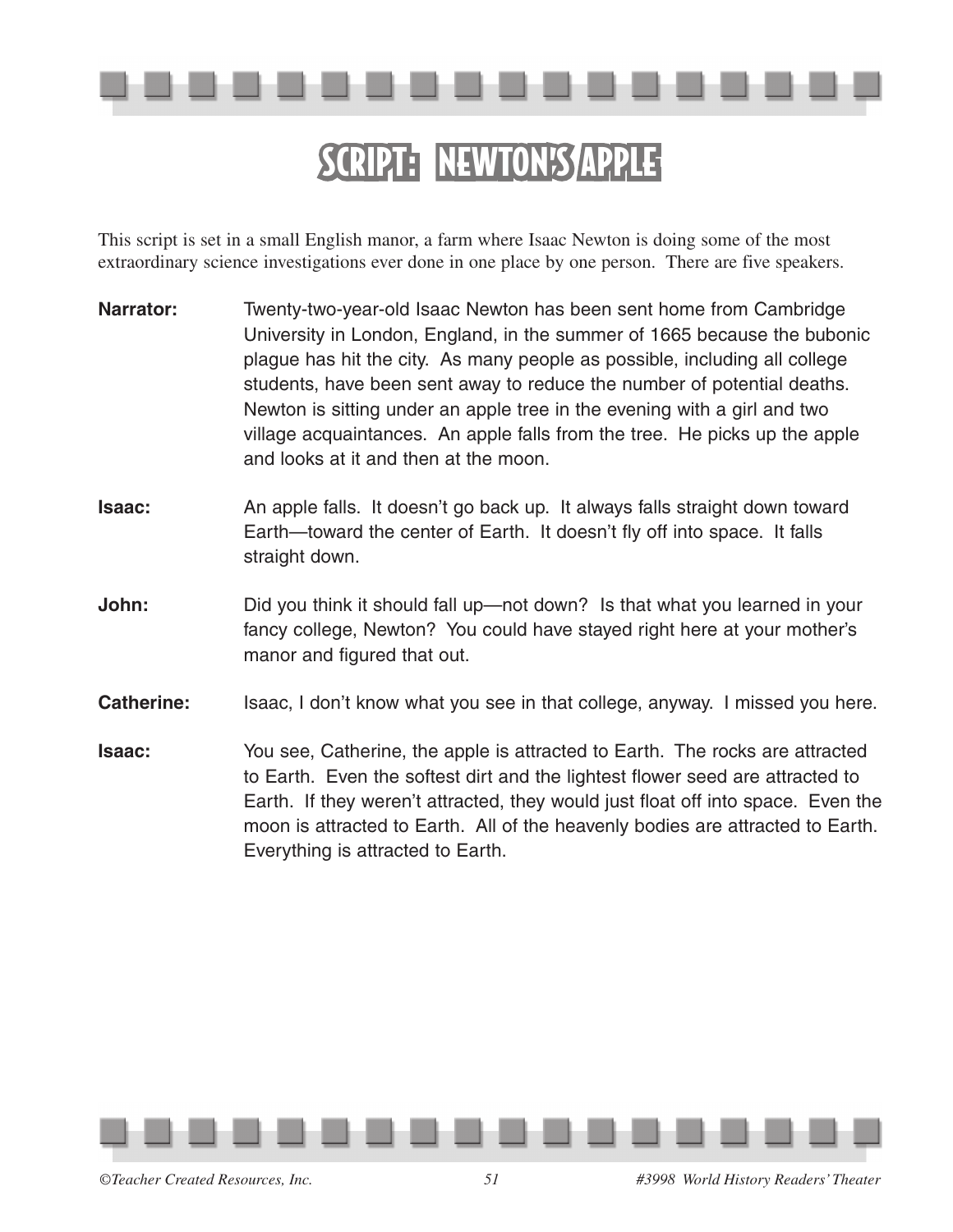

# SCRIPT: NEWTON'S APPLE *(cont.)*

- **Edward:** Yes, and the heavier we are, the more attracted we are. See, I'm a lot more attracted than you skinny people.
- **Isaac:** You're right, Edward. The greater the weight and the shorter the distance between the two objects, the greater the attraction.

#### **Catherine:** Isaac, haven't you forgotten something else that is attractive?

- **Isaac:** No, Catherine, everything is attracted to Earth, and Earth is attracted to everything else. Earth is attracted to the moon. Earth is attracted to the stars. Earth is attracted to the sun. Earth is attracted to everything else. The closer the distance between the heavenly bodies and Earth, the greater the attraction.
- **Catherine:** I'm very attracted to you, Isaac.
- **Isaac: Of course, Catherine. It's gravity, you see. It works everywhere in the** heavens, on Earth, and throughout the cosmos.
- **John:** I'm not sure this college boy is nearly as smart as he's supposed to be.
- **Edward:** Can you measure this gravity, like water or string?
- **Isaac:** Yes, I have spent weeks working out the equations. My workbooks are filled with the numbers. I have determined that an inverse square law governs this attraction. The farther one object is from another, the less the attraction. If the moon moved twice as far from Earth, the attraction would only be one-fourth as great. If it moved three times as far away, the force of gravity would only be one-ninth as strong.